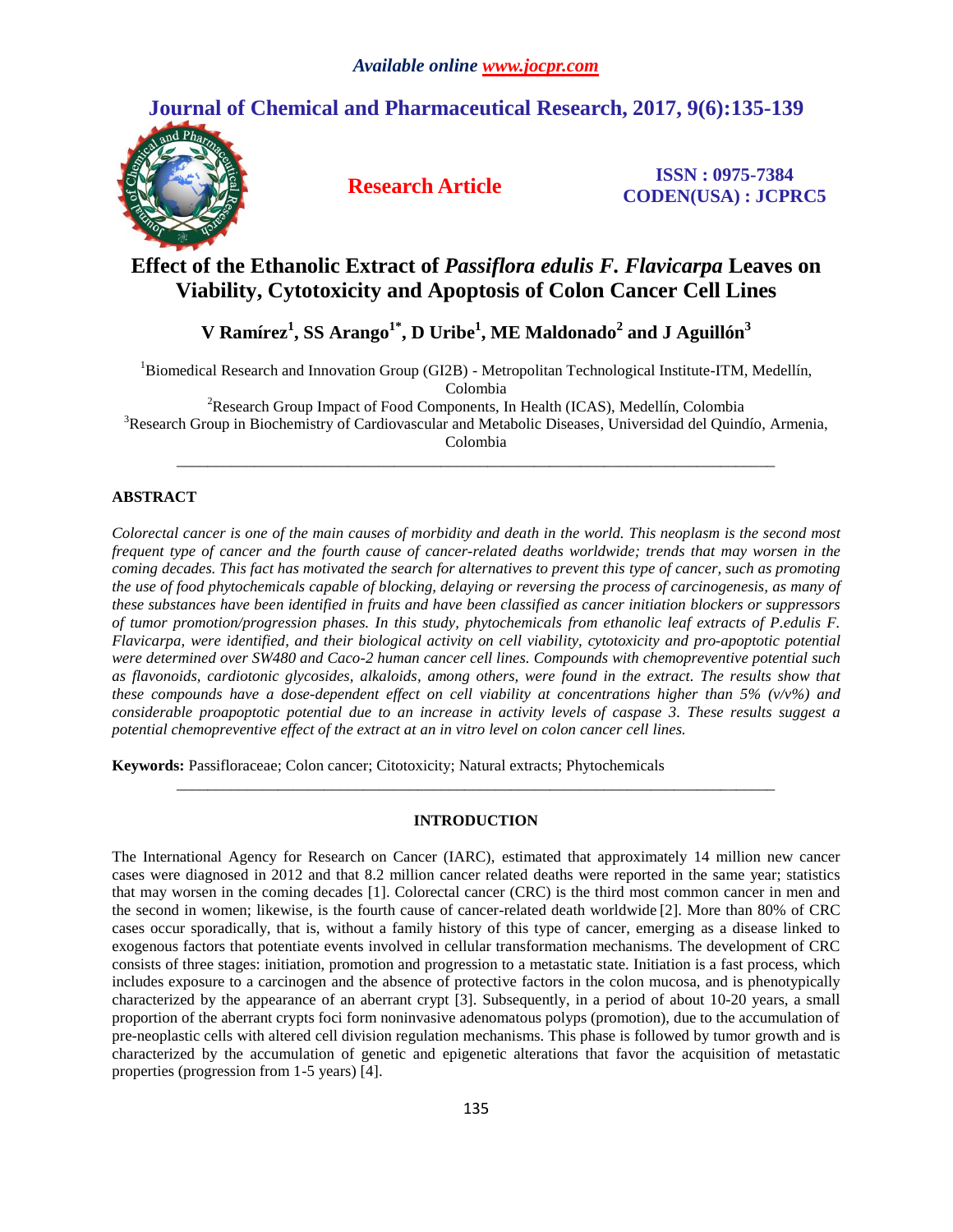Advances in biomedicine have allowed important progress in the knowledge of different antitumor mechanisms, which help develop cancer prevention strategies. One of these strategies is to promote the use of food phytochemicals with potential to block, delay or reverse a carcinogenesis process; many of these substances have been identified in fruits, vegetables and legumes, showing important properties as initiation phase blockers or suppressors of the promotion/progression phases [5-7]. It has been estimated that in a single portion of vegetables such as garlic, soy, ginger, onion, turmeric, tomato, broccoli, among others, numerous phytochemicals with chemopreventive properties can be obtained [8]; those phytochemicals differ in molecular structure, stability, solubility, metabolism, cellular uptake, and are subject to a competitive and/or synergetic activity that enhance their chemopreventive capacity [6]. Some of the phytochemicals, studied for their remarkable biological activity as chemopreventive agents, are present in plants of the Passifloraceae family. This taxonomic group of considerable diversity comprises 18 genera with more than 500 species [9]. The species *Passiflora edulis F. Flavicarpa* belongs to this family, and several phytochemicals such as glycosides (passiflorin and luteolin-6-C-kodososide), triterpenes (anthocyanins, eugenol, γ-lactones, carotenes, L-ascorbic acid), esters, volatile oils, amino acids, carbohydrates, thiamine, riboflavin, nicotinic acid, calcium, iron and phosphorus, have been found in its extracts [10]. In addition, different studies have shown the ability of these extracts to inhibit MMP-2 (matrix metallopeptidase 2) and MMP-9 (matrix metallopeptidase 9) proteins, two metalloproteinases involved in tumor invasion, metastasis and angiogenesis [11]. Likewise, the ethanolic and aqueous extracts of *P. edulis* have been shown to have antioxidant potential and have also displayed antitumoral properties, reducing the viability of colon cancer cell lines [12,13]. Therefore, this plant is of interest for its potential use in the prevention and control of carcinogenic processes. The aim of this study is to evaluate the effects of the ethanolic extract of *Passiflora edulis F. Flavicarpa* leaves on the viability, cytotoxicity and apoptosis over two cell lines derived from colon adenocarcinoma.

 $\_$  ,  $\_$  ,  $\_$  ,  $\_$  ,  $\_$  ,  $\_$  ,  $\_$  ,  $\_$  ,  $\_$  ,  $\_$  ,  $\_$  ,  $\_$  ,  $\_$  ,  $\_$  ,  $\_$  ,  $\_$  ,  $\_$  ,  $\_$  ,  $\_$  ,  $\_$  ,  $\_$  ,  $\_$  ,  $\_$  ,  $\_$  ,  $\_$  ,  $\_$  ,  $\_$  ,  $\_$  ,  $\_$  ,  $\_$  ,  $\_$  ,  $\_$  ,  $\_$  ,  $\_$  ,  $\_$  ,  $\_$  ,  $\_$  ,

### **METHODOLOGY**

Fresh leaves of *P. edulis F. flavicarpa* were collected in the municipality of La Tebaida, Quindío, Colombia (4.4376°N, 75.8489°W at 1165 masl). The specimens were identified by the Herbarium of Quindío University (collection number: 33974).

#### **Isolation and Characterization of the Extract**

*P. edulis* leaves were washed with water, dried at 40°C, and pulverized; the powder was leached for 8 days in 96% ethanol. Then, the chlorophyll was separated from the extract by a liquid-liquid extraction with ethanol-water (1:1) according to Aguillon J et al. [12] and filtered. The ethanol was evaporated under reduced pressure (60 mbar) at <40°C and the resulting solid was resuspended in a 20% solution of Dimethylsulfoxide (DMSO) and filtered again. The extract obtained was stored protected from light at 4°C until use. To the ethanolic fraction, a phytochemical content characterization was performed in order to identify secondary metabolites as described by Bilbao M [14]. Likewise, qualitative tests were used to evaluate the presence or absence of compounds such as tannins, flavonoids, quinones, sterols, saponins, cardiotonic glycosides, terpene lactones, coumarins, alkaloids and quaternary amines.

#### **Cell Lines and Culture Conditions**

The SW480 and Caco-2 cell lines (ATCC, Manassas, USA) were used in the study. Both cell lines were maintained and propagated in DMEM medium (Gibco) with glucose 25 mM, L-glutamine 2 mM, supplemented with 10% horse serum, 100 IU/ml penicillin, 100 μg/ml streptomycin and 1% non-essential amino acids. Cultures were maintained in a humidified incubator at  $37^{\circ}$ C, 5% of CO<sub>2</sub> and medium was changed every 48 h. For all experiments, the serum was reduced to 3%, and the medium supplemented with 10 μg/ml of insulin, 5 μg/ml of transferrin, and 5 ng/ml of selenium (ITS medium).

## **Cell Viability, Cytotoxicity and Apoptosis Assay**

Cell suspensions of SW480 and Caco-2 were obtained for the assessment of cell viability by exclusion of trypan blue dye (0.4%) (GIBCO). Cell cultures with viability greater than 90% were used, seeding 3000 cells/well into 96 well plates; 24 hours later the medium was removed and the cells were treated with different concentrations of the extract during 24 hours. The biological activity of the extract was determined by the ApoTox-Glo™ Triplex Assay KIT (Promega) [15,16], following the manufacturer´s instructions. All measurements were performed using the microplate reader Glomax multidetection system (Promega) and the results are presented as relative fluorescence units (RFU) and as relative luminescence units (RLU), compared to non-treated controls. All the experiments were performed in triplicate. Different concentrations of the extract (v/v %), corresponding to 5% (114.53  $\mu$ g/ml), 5.5%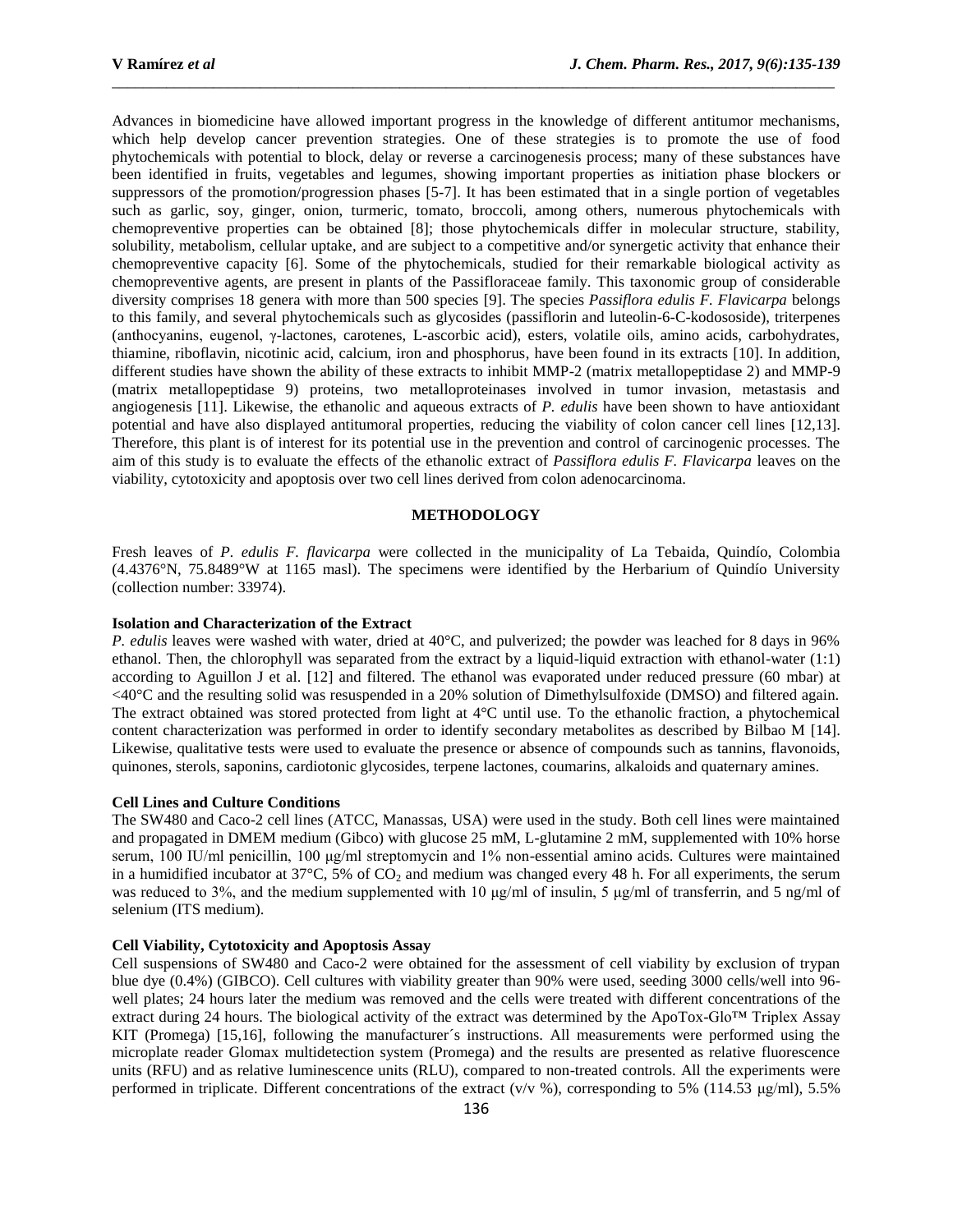(125.9 μg / ml) and 7% (160.3 μg / ml), were evaluated. As positive control (C+), cells were treated with  $H_2O_2$  (250 μM), untreated cells were used as negative control (C-) and cells exposed to 0.2% of dimethylsulfoxide (DMSO) were used as vehicle control (CS) (which is the maximum concentration of the solvent in dilutions of treatments).

 $\_$  ,  $\_$  ,  $\_$  ,  $\_$  ,  $\_$  ,  $\_$  ,  $\_$  ,  $\_$  ,  $\_$  ,  $\_$  ,  $\_$  ,  $\_$  ,  $\_$  ,  $\_$  ,  $\_$  ,  $\_$  ,  $\_$  ,  $\_$  ,  $\_$  ,  $\_$  ,  $\_$  ,  $\_$  ,  $\_$  ,  $\_$  ,  $\_$  ,  $\_$  ,  $\_$  ,  $\_$  ,  $\_$  ,  $\_$  ,  $\_$  ,  $\_$  ,  $\_$  ,  $\_$  ,  $\_$  ,  $\_$  ,  $\_$  ,

#### **Statistical Analysis**

Statistical analyses were performed using SAS software (Version 9.1) for completely randomized models. One-way analysis of variance (ANOVA) and Duncan's contrast test between each treatment were performed on the negative control. Statistically significant differences between treatments were considered when p-values less than 0.05 were obtained.

## **RESULTS AND DISCUSSION**

#### **Extract Characterization**

Table 1 shows the results obtained for the characterization of phytochemical content in the ethanolic extract. The presence of different polyphenols, like tannins, flavonoids and quinones was identified, which agrees with the results of previous studies that report the presence of these compounds in the ethanolic leaf extract of *P. edulis* [17]. Polyphenols have been widely studied as potential chemopreventive molecules in different *in vitro* cancer models [18], showing diverse mechanisms of action, like anti-proliferative activity, apoptosis induction, cell cycle modulation and regulation of signaling pathways and pro-carcinogens metabolism [18,19].

| <b>Metabolite</b>      | $Presence(+) / Absence(-)$ |
|------------------------|----------------------------|
| Tannin                 |                            |
| Flavonoids             | $^{+}$                     |
| Ouinones               | $^{+}$                     |
| Esterols               |                            |
| Saponins               |                            |
| Cardiac Glucosides     | $^+$                       |
| Terpene lactones       |                            |
| Coumarins              |                            |
| Alkaloids              | $^{+}$                     |
| Deoxy-Sugars           | $^{+}$                     |
| <b>Reducing Sugars</b> | $^{+}$                     |
| Carotenoids            | $^{+}$                     |
| Carbohydrates          |                            |

**Table 1: Ethanolic extract characterization** *(P. edulis F. Flavicarpa)*

#### **Cell Viability, Cytotoxicity and Apoptosis**

As shown in Figure 1, changes in viability levels were statistically significant for *P. edulis* treated cells (p <0.05), when compared to untreated cells; with a stronger effect of the extract over Caco-2 cell line. Likewise, a cytotoxic effect of the extract was found at different concentrations evaluated over the two cell lines ( $p<0.05$ ), when compared to untreated cells. In this test, we found that SW480 cells were more susceptible to treatment than Caco-2 cells, at the three concentrations evaluated (Figure 2).

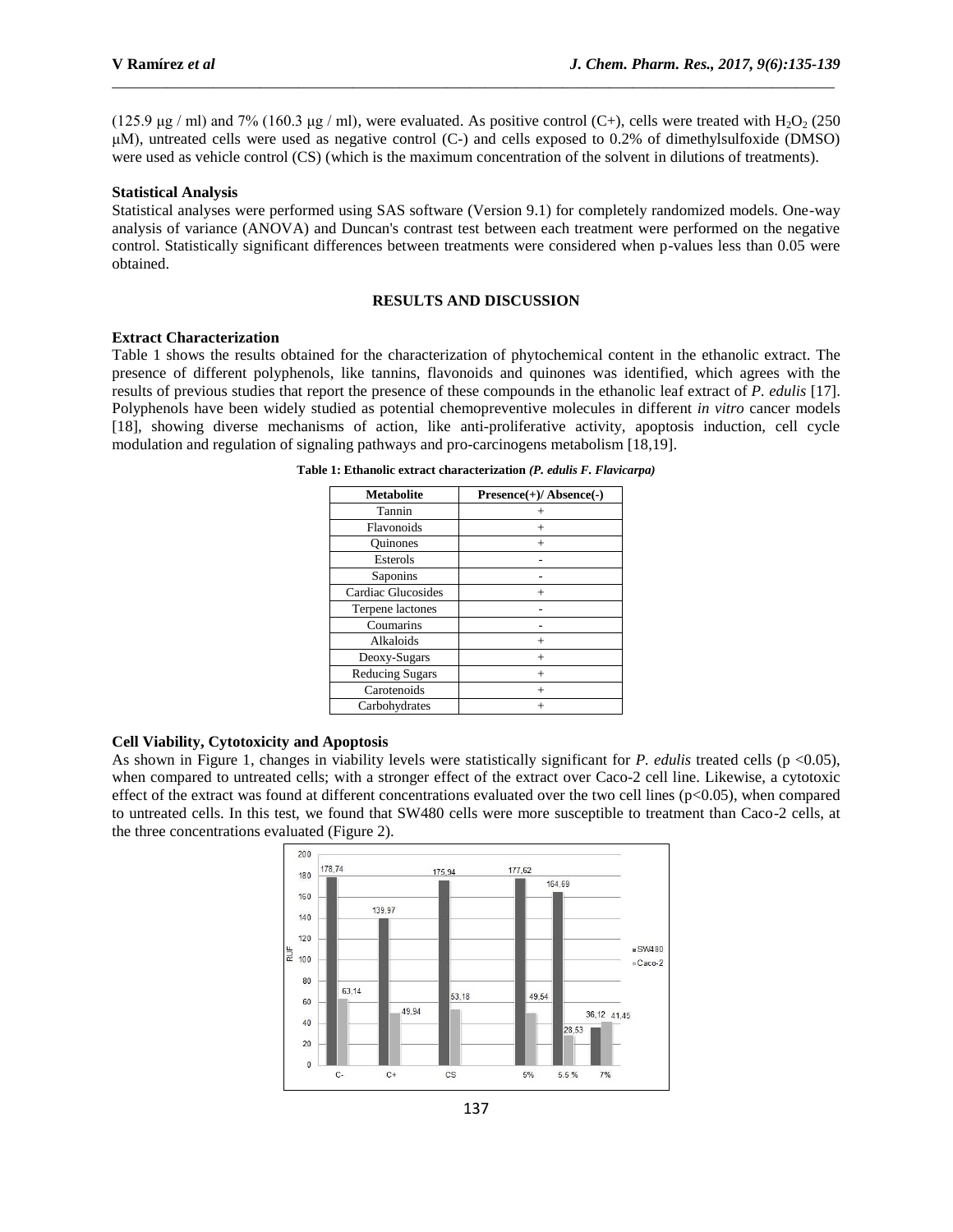**Figure 1: Cell viability assay. Effect of the ethanolic extract of leaves of** *P. edulis F. Flavicarpa* **on cells derived from colorectal cancer SW480 and Caco-2. The average values obtained from three independent trials are shown**

 $\_$  ,  $\_$  ,  $\_$  ,  $\_$  ,  $\_$  ,  $\_$  ,  $\_$  ,  $\_$  ,  $\_$  ,  $\_$  ,  $\_$  ,  $\_$  ,  $\_$  ,  $\_$  ,  $\_$  ,  $\_$  ,  $\_$  ,  $\_$  ,  $\_$  ,  $\_$  ,  $\_$  ,  $\_$  ,  $\_$  ,  $\_$  ,  $\_$  ,  $\_$  ,  $\_$  ,  $\_$  ,  $\_$  ,  $\_$  ,  $\_$  ,  $\_$  ,  $\_$  ,  $\_$  ,  $\_$  ,  $\_$  ,  $\_$  ,



**Figure 2: Cytotoxicity assay. Effect of the ethanolic extract of leaves of** *P. edulis F. Flavicarpa* **on cells derived from colorectal cancer SW480 and Caco-2. The average values obtained from three independent trials are shown**

Regarding the apoptosis-inducing effect by activation of caspases 3 and 7, a dose-dependent effect for all treatments was observed in both cell lines, when compared to the negative control  $(p<0.05)$ . Like in the cytotoxic analysis, SW480 cells were more susceptible to the apoptotic induction than Caco-2 cells (Figure 3).



**Figure 3: Apoptosis assay. Effect of the ethanolic extract of leaves of** *P. edulis F. Flavicarpa* **on cells derived from colorectal cancer SW480 and Caco-2. The average values obtained from three independent trials are shown**

All together, these results suggest that viability of both cell lines was affected by the treatments and it was also evidenced that the cytotoxicity observed, is associated with increased activity of caspases 3 and 7. Previous work published by different researchers, has shown that inhibition and/or evasion of apoptosis is one of the main events that occur in transformation of healthy colorectal epithelium into adenocarcinoma and carcinoma [20]. This is important, because there are at least three different ways of regulating apoptosis, that are altered in the cancerous process: inactivation of *TP53* gene by genetic and epigenetic mechanisms, increased levels of *BCL2* and *c-MYC* genes, and defects in the COX-2 and Prostaglandin (PGE2) pathways [21]; highlighting that apoptosis plays an important role in the development of this type of cancer, for which the development of therapies based on mechanism of induction of apoptosis are of great importance [22]. Our results are in accordance with those reported by other authors, who evaluated the pro-apoptotic potential of phytochemicals, like polyphenols and carotenoids, present in *P.edulis* [23].

## **CONCLUSION**

In conclusion, the results suggest that a decrease in viability and an increased activity of caspases 3 and 7 in the colon cancer cell lines SW480 and Caco<sub>2</sub> were induced by phytochemicals present in the ethanolic extract of *P*. *edulis*. For this reason, further research needs to be conducted, to study the chemopreventive properties of *P. edulis* for the treatment of colorectal cancer.

## **ACKNOWLEDGMENTS**